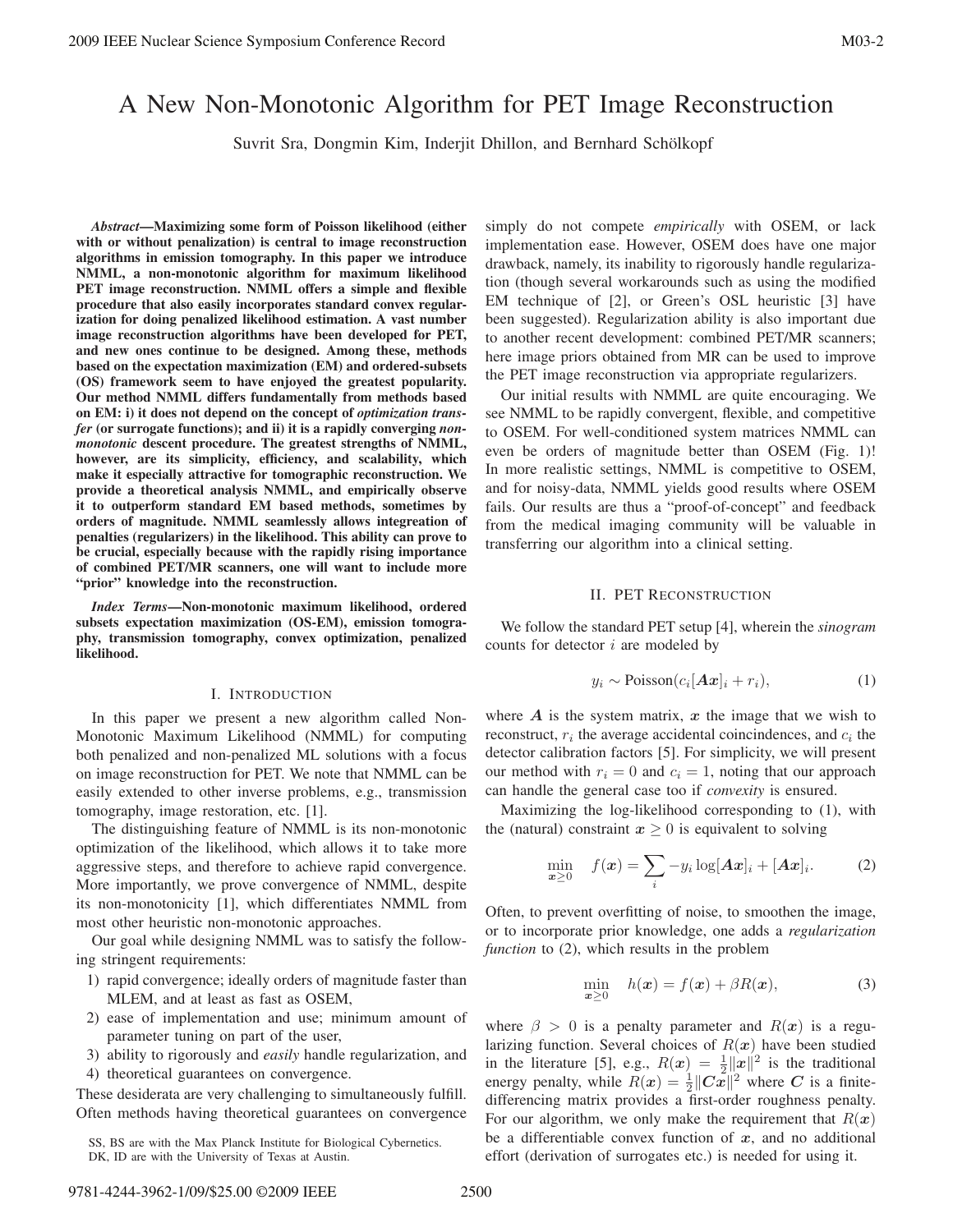#### *A. The NMML Algorithm*

We present simplified pseudo-code for NMML as Algorithm 1, though we must omit the theoretical analysis (including convergence) due to lack of space—the longer version of this paper with contain these details. NMML extends the successful *unconstrained* optimization method of Barzilai-Borwein (BB) [6] to the *constrained* case. Our extension is non-trivial because naive approaches to using the BB technique for constrained problems leads to divergent or oscillatory behavior. For details on our extensions that permit us to deal with constrained problems, please see [1], [7].

Broadly viewed, the BB method proposes a special choice of step-size for a gradient-projection method, obviating the for expensive procedures like *line-search*. This results in a much simpler but still rapidly converging algorithm. For the constrained case, the computation of these BB step-sizes must be modified carefully using the notion of a *fixed set*, i.e., the variables that should *not* participate in optimization at the current step; Algorithm 1 shows the details.

Other than the fixed set  $I_+$ , the most important computation in Algorithm 1 is the gradient

$$
\nabla h(\mathbf{x}) = \nabla f(\mathbf{x}) + \beta \nabla R(\mathbf{x}) = \mathbf{A}^T (\mathbf{1} - \hat{\mathbf{y}}) + \beta \nabla R(\mathbf{x}), \tag{4}
$$

where  $\hat{y}$  is given by the elementwise division  $[y_i/|Ax]_i$ (using the standard assumption that  $[Ax]_i \neq 0$ ). Thus, computing (4) requires one *forward projection*, one *back projection*, and evaluation of  $\nabla R(x)$ , whereby the total computational cost remains very low.

| <b>Algorithm 1:</b> Non-monotonic maximum likelihood                                                                                          |
|-----------------------------------------------------------------------------------------------------------------------------------------------|
| <b>Input:</b> $y$ : sinogram, $h$ : funct. to optimize                                                                                        |
| <b>Output:</b> x reconstructed image, i.e., solution to $(3)$                                                                                 |
| Initialize $k \leftarrow 1$ , $x^0 \in \mathbb{R}_{++}^n$ , $g^0 = \nabla h(x^0)$ ;                                                           |
| Set $\alpha_0$ , s.t. $h(x^1) < h(x^0)$ for $x^1 \leftarrow P_+(x^0 - \alpha_0 g^0)$ ;                                                        |
| repeat                                                                                                                                        |
| $g^k = Z_+ \left( \nabla h(x^k) \right);$                                                                                                     |
| Compute fixed set $I_+ = \{i   x_i^k = 0, [g^k]_i > 0\};$                                                                                     |
| $\Delta x \leftarrow Z_+(x^k - x^{k-1})$ {Zero out variables in $I_+$ };                                                                      |
| $\Delta g \leftarrow Z_+(g^k - g^{k-1})$ {Zero out gradient};                                                                                 |
| $\alpha_k \leftarrow \frac{\langle \Delta \bm{x}, \Delta \bm{x} \rangle}{\langle \Delta \bm{x}, \Delta \bm{q} \rangle}$<br>{Compute BB step}; |
| $x^{k+1} \leftarrow P_+(x^k - \alpha_k q^k);$                                                                                                 |
| $k \leftarrow k + 1$ :                                                                                                                        |
| <b>until</b> Stopping Criteria are met;                                                                                                       |
|                                                                                                                                               |

#### *B. Implementation Details for PET*

The individual steps of the method described above are displayed in Algorithm 1, and with a little care they can be implemented highly efficiently. Note that the gradient computation

$$
[\nabla h(\boldsymbol{x})]_j = \sum_i a_{ij} - \sum_i \frac{y_i a_{ij}}{[\boldsymbol{A}\boldsymbol{x}]_i} + \beta [\nabla R(\boldsymbol{x})]_j,
$$

can be written as

$$
\nabla h(\boldsymbol{x}) = \boldsymbol{A}^T (\boldsymbol{1} - \hat{\boldsymbol{y}}) + \beta \nabla R(\boldsymbol{x}), \tag{5}
$$

where  $\hat{y}$  is given by the elementwise division  $[y_i/|Ax_i]$ . In the language of PET image reconstruction (5) requires one *forward projection* and one *back projection*—in matrix terminology, it requires just two matrix-vector BLAS2 operations, which can be computed very efficiently, or even parallelized easily if needed. Finally, care must be taken to avoid any division by zero while computing the gradient.

### *C. Convergence*

One can show the following convergence theorem—see [1] for details.

**Theorem 1** ( $\epsilon$ -optimal Convergence). *If*  $h^*$  *denotes the optimal objective value for (3), and*  $\alpha_k$  *as given by Algorithm 1 is bounded above, then there exists a constant*  $\epsilon > 0$ *, such that* 

$$
\lim_{k \to \infty} \bar{h}^k - h^* < \epsilon,
$$

*where*  $\bar{h}^k$  *is the best objective so far, i.e.,*  $\bar{h}^k$  $\min\{\bar{h}^{k-1}, h(\boldsymbol{x}^k)\}.$ 

## III. EXPERIMENTS

We show two main experiments, both of which used  $256 \times$ 256 images, and  $256 \times 192$  sinograms, so that *A* was  $49152 \times$ 65536 in size. For OSEM we used Fessler's powerful IRT software [8]; NMML was also implemented in MATLAB.

Our first set of experiments shows results with a *wellconditioned* system matrix *A*, and is included merely to indicate the potential speedup NMML can offer. The plots in Fig. 1 show convergence of the objectives for NMML and OSEM, with increasing photon counts from left to right. NMML yields objectives up to 2 orders of magnitude better than OSEM (tried with 8, 16, 32 subsets) in the same time.

The second set of experiments is on simulated noisy (to very noisy) PET sinograms (first col. of Fig. 2), and a corresponding *ill-conditioned* system matrix *A*. For this difficult setup, NMML was run with a first-order smoothness penalty as the regularizer. We tried to run OSEM with the OSL heuristic of [3], however, could not obtain any meaningful results with it. We thus used the OS version of De Pierro's technique [2], OSDP, taken from the IRT. We tuned the value of  $\beta$  used for the regularizer, and report results for the most favorable values (used for both OSDP and NMML). The second, third, and last columns of Fig. 2 report the results produced by plain OSEM, OSDP, and NMML. It is easy to see that for the high-noise cases (top two rows), only NMML yields something slightly meaningful. For decreasing noise, OSEM still overfits, while OSDP and NMML yield comparable results. We mention that NMML much faster (3 to 4 times) than OSDP (detailed timing results will be shown in the longer version of the paper).

Our experimental results are encouraging, and indicate that NMML has potential as a rigorous convex optimization method for PET image reconstruction, especially for situations where regularization is important. Its simplicity should make it an easy candidate for adoption in practice too, and running NMML on real clinical data is a part of our future work.